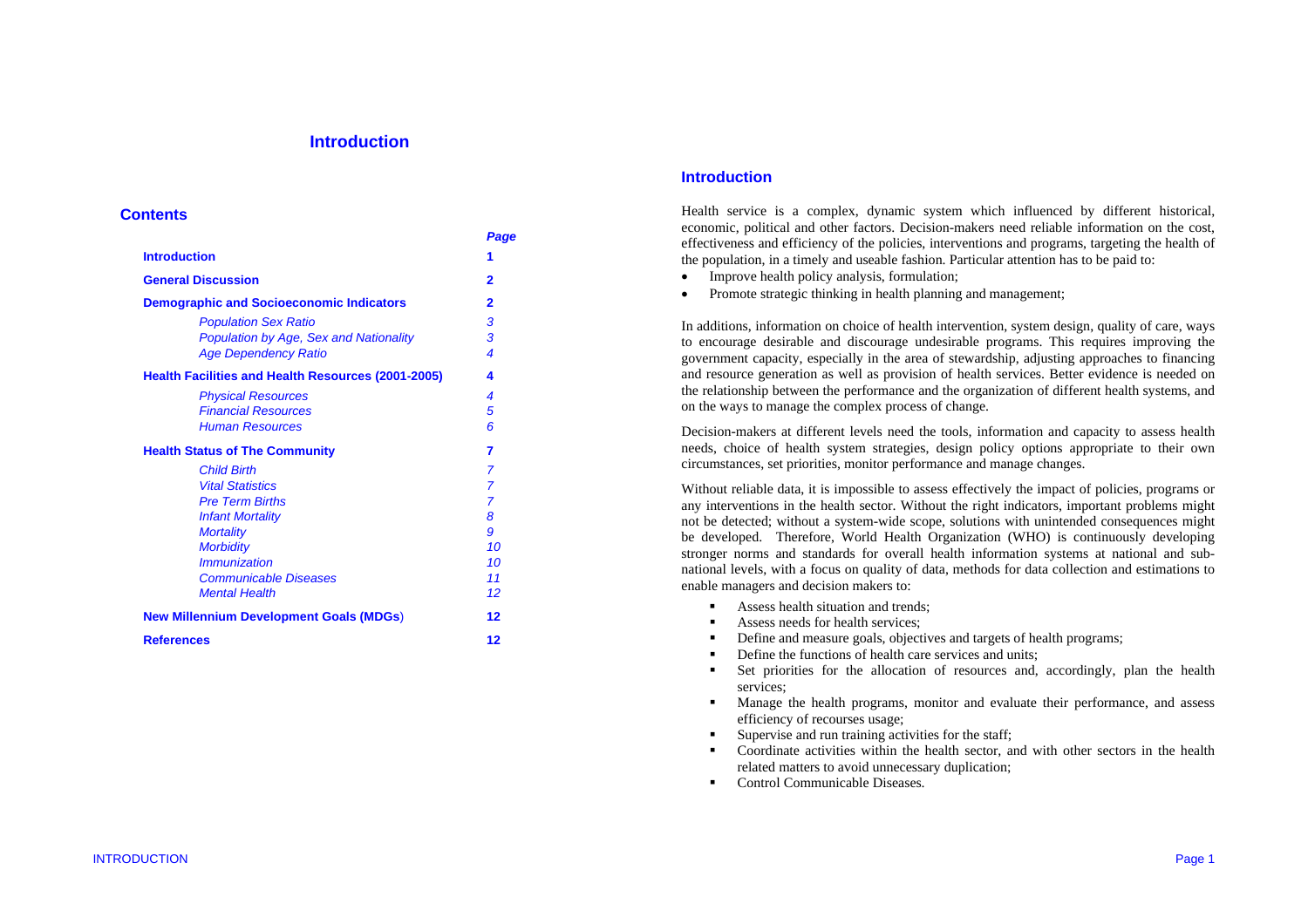## **General Discussion**

Managing by evidence and quality was always a major concern of top management in the Ministry, the health report played as important source of information/ evidence. To grantee the maximum benefits and as apart of continuous improvement for the reports a committee was formulated. The main responsibility of the committee was to study and review the report in terms of the following aspects:

- •Comprehensiveness taking into account functions and services of Health system
- • Completeness of data with respect of health and economic burden of the diseases and conditions (detailed causes of death, cause specific morality, cancer, medical errors, hospital infections…etc).
- •The presentation and structure of the report.
- •Timelines: recommendation and emphasis on the data source

The outcome of the review process will be compile in a report containing recommendations on areas of all possible improvements and enhancement.

Some of these recommendations were implemented in this edition; others may be implemented in future editions whenever feasible.

Readers of the report will notify the following major changes:

- •Tables' numbering and titles both Arabic and English are shown at the top of the page.
- • The main table of contents covers chapters' names, while chapters' details table of contents are presented at the beginning of each chapter.
- • Conventions used in the report are presented at the beginning of the chapter after table of contents whenever applicable.
- • Long tables are presented in more than one page, table number is prefixed with the word continue to facilitate the validity and sequences data presentation.

This section will tackle a brief discussion on health status and health services in 2005. It is intended to be meaningful to educate members of general public as well as to health care professionals. The body of this report is structured as follows:

- Summary statistics of the population of the Kingdom (Patients who are considered as customers of the health system)
- •Health resources (physical, financial, and human resources)
- •Health services and activities
- •Health status (mortality and morbidity)

The report consists of seventeen chapters. Chapter one shows a summary statistics of all Health indicators for the Kingdom. The chapter covers all the above items such as the socioeconomic & demographic characteristics, health resources, utilization of Health Institutions, and health status. Chapter two presents selected tables that show the population estimates for the year 2005 based on 2001 census. Chapter 3-9 focus on resources, facilities services, vital, morbidity and mortality statistics of Ministry of Health. Chapter ten present some of the activities in Military Hospital and chapters 11-17 cover the services at Private Hospitals.

The report was compiled by the Health Information Directorate and is based on the statistics collected from most of MOH health care business areas; Patient Management Information automated system, Central Informatics Organization (CIO), Ministry of Finance (MoF), and Private hospitals and clinics.

#### **Demographic and Socioeconomic Indicators**

The estimated 2005 population was 707,160 and 586,110 in 1995. The proportions of the Bahraini Nationals to Non-Bahrainis were relatively constant over the last 10 years. In the year 2005, 61.9% of the population was Bahraini and 38.1% were Non-Bahraini, compared to 61.8% Bahraini and 38.2% Non-Bahraini in 1995.

| Population by Census 2005 & 1995<br><b>Table 1</b> |         |         |                  |  |  |
|----------------------------------------------------|---------|---------|------------------|--|--|
| <b>Estimated Population</b>                        | 2005    | 1995    | Annual % Change* |  |  |
| Bahraini                                           | 448.491 | 362.182 | 2.2              |  |  |
| Non-Bahraini                                       | 276.154 | 223.928 | 2.1              |  |  |
| Total                                              | 724.645 | 586,110 | 21               |  |  |

*Ref: Central Informatics Organization, estimates based on 2001 & 1991 census \* Annual % Change= [(Pop.2005/Pop.1995)1/t -1]\*100* 

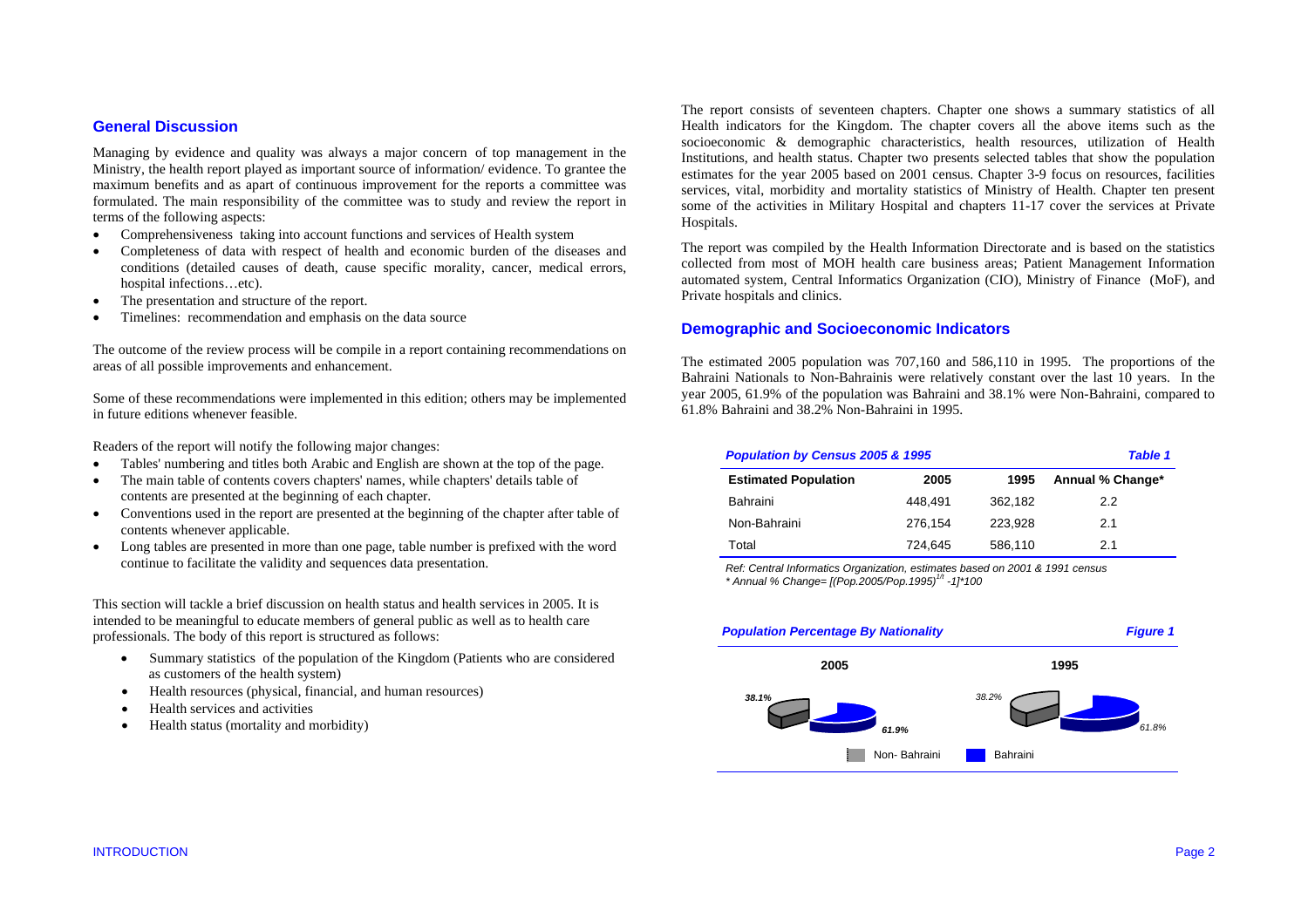### *Population Sex Ratio*

The sex ratios for the entire population were nearly stable in both years irrespective to the nationality (135 in 2005 and 137 in 1995). The sex ratio (male per 100 female) among Bahraini was 119 in 2005 and 102 in 1995. In contrast to the Non-Bahraini population, this was relatively high in both years (227 in 1995 and 260 in 2005). This was due to the maledominant immigration, especially the middle age group (i.e. the working age group). (see table2)

| <b>Population Sex Ratio</b> |      | <b>Table 2</b> |  |  |
|-----------------------------|------|----------------|--|--|
| <b>Nationality</b>          | 2005 | 1995           |  |  |
| Bah                         | 119  | 102            |  |  |
| Non-Bah                     | 260  | 227            |  |  |
| Total                       | 135  | 137            |  |  |

 *Population Sex Ratio (male per 100 female) = (No. Male/No. Female)\*100* 

| <b>Population Distribution by Age Group &amp; Nationality</b><br><b>Table 3</b> |               |        |       |      |        |                  |  |
|---------------------------------------------------------------------------------|---------------|--------|-------|------|--------|------------------|--|
| Population (%)                                                                  |               | 2005   |       | 1995 |        |                  |  |
|                                                                                 | Male          | Female | Total | Male | Female | Total            |  |
| <b>Bahraini</b>                                                                 |               |        |       |      |        |                  |  |
| Pop <sub>15</sub>                                                               | 36.2          | 35.3   | 35.8  | 41.1 | 39.6   | 40.3             |  |
| $15 - 64$                                                                       | 60.1          | 60.9   | 60.5  | 55.3 | 57.3   | 56.3             |  |
| $65+$                                                                           | 3.7           | 3.8    | 3.7   | 3.6  | 3.1    | 3.4              |  |
| Non-Bahraini                                                                    |               |        |       |      |        |                  |  |
| Pop <sub>15</sub>                                                               | 10.1          | 21.2   | 13.5  | 11.5 | 24.1   | 15.3             |  |
| $15 - 64$                                                                       | 89.4          | 78.2   | 85.9  | 88.2 | 75.4   | 84.3             |  |
| $65+$                                                                           | 0.5           | 0.6    | 0.6   | 0.3  | 0.5    | 0.4              |  |
| Total (both Nat.)                                                               |               |        |       |      |        |                  |  |
| Pop <sub>15</sub>                                                               | 24.3          | 31.4   | 27.3  | 27.5 | 35.3   | 30.8             |  |
| $15 - 64$                                                                       | 73.5          | 65.7   | 70.2  | 70.4 | 62.3   | 67.0             |  |
| $65+$                                                                           | $2.2^{\circ}$ | 2.9    | 2.5   | 2.1  | 2.4    | $2.2\phantom{0}$ |  |

### *Population by Age, Sex and Nationality*

As mentioned previously, although there has been an increase in the estimated population in 2005 from 1995 (as illustrated in table3), but the percentage of people under 15 years of age has decreased since 1995 from 30.8% to 27.3%. This was due to mainly the increase of literacy rate among people and good family planning programs provided. In fact, this decrease was also true for both nationalities. Nevertheless, the Bahraini population of this age group took the bulk of these percentages which was 40.3% in 1995 and 35.8% in 2005, comparing to 15.3 in 1995 and 13.5 in 2005 for Non- Bahraini.

The proportion of middle age group or working group aged (15-64) years out of the overall population was two third of the total population 56.3% in 2005 and 67.0% in 1995. The population proportion by Nationality was 60.5% for Bahrainis and 85.9% were non-Bahraini in 2005. However, in 1995 it was 56.3% were Bahrainis and 84.3% were non-Bahrainis. There was a noticeable increase in the percentage among Non-Bahraini than Bahraini population of the age group 15-64 years in both estimates.

However, the percentage of persons aged 65 years and over has been maintained at a low proportion 2.5% during 2005 and 2.2% in 1995. While the distribution of that age group by nationality showed that, 3.7% among Bahrainis and 0.6% for non-Bahraini in 2005, and 3.2% for Bahrainis and 0.3% for non-Bahraini population in 1995.

As shown in the table above that sex differential is in favour of female in the youngest (age < 15 years) and oldest 65+, but not in the middle age especially among Non-Bahraini. While it is nearly the same percentage for both sex among Bahraini.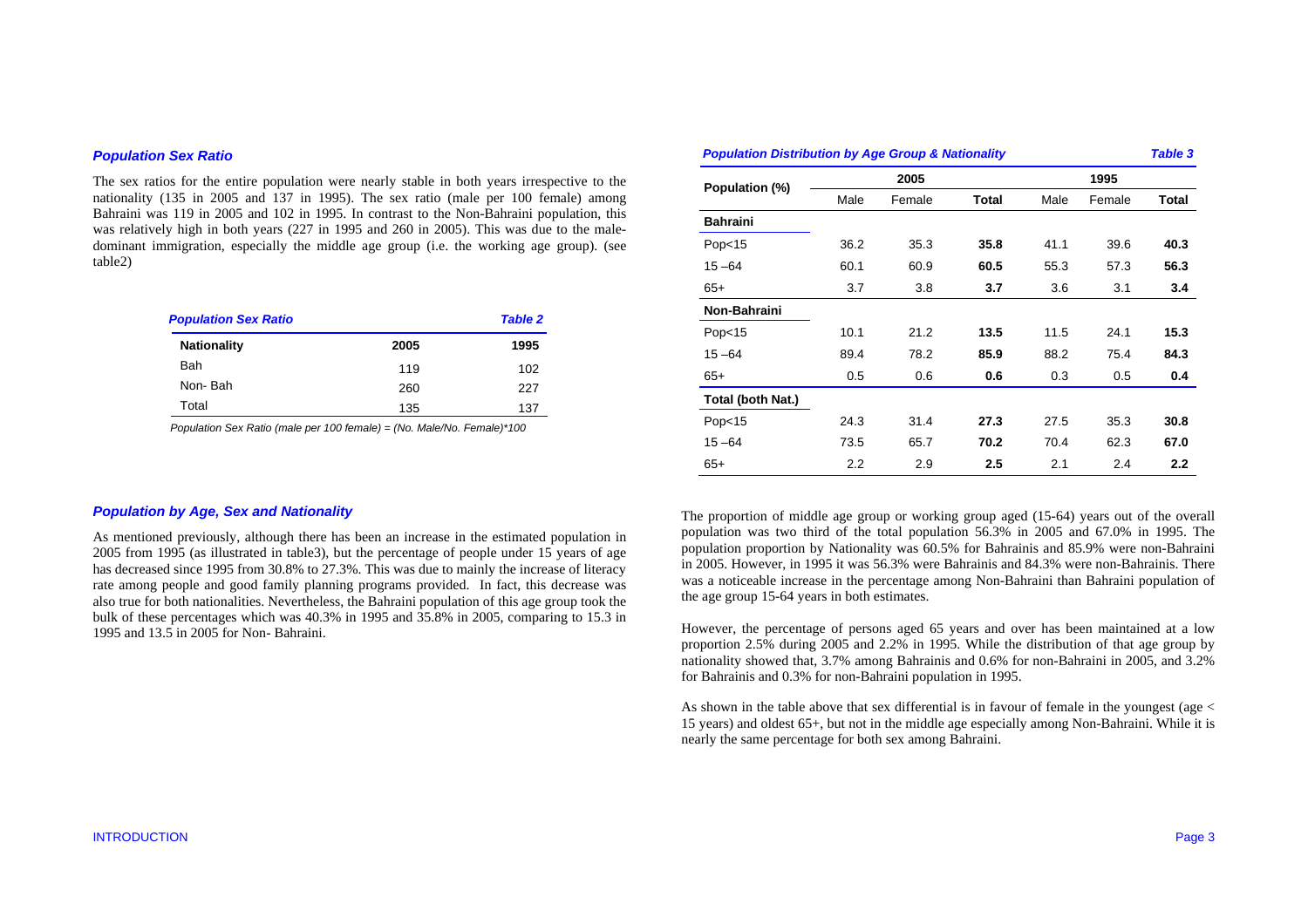## *Age Dependency Ratio*

The total dependency ratio in Bahrain (defined as the number of persons in a population who are not economically active for every 100 economically active persons in that population). It is usual to use as a rough guide the Childhood dependency ratio (age groups 0-14) and aging dependency ratio (aged  $65+$ ), to the population in the age group 15-64 years, since the retirement age in Bahrain is 65 years.

| <b>Dependency Ratios</b><br><b>Table 4</b> |                 |       |                 |       |  |  |
|--------------------------------------------|-----------------|-------|-----------------|-------|--|--|
| <b>Population</b>                          | 2005            | 1995  |                 |       |  |  |
|                                            | <b>Bahraini</b> | Total | <b>Bahraini</b> | Total |  |  |
| Childhood dependency ratio (0-14)          | 59.1            | 38.9  | 71.7            | 46.0  |  |  |
| Aging dependency (aged 65+)                | 6.2             | 3.6   | 6.0             | 3.3   |  |  |
| Total                                      | 65.3            | 42.5  | 77.7            | 49.3  |  |  |

There is a significant drop in the dependency ratio for both nationalities for the past ten years. In year 2005 the dependency ratio was 38.9%, 3.6% and 42.5% for the childhood, aged and the total dependency ratio populations respectively. Comparing to 1995, the dependency ratios were 46%, 3.3% and 49.3% .

However, the dependency ratio for Bahraini only was 59.1%, 6.2 % and 65.3% for the childhood, aged and the total dependency ratio populations respectively in 2005. Comparing to 71.7% , 6.0% and 50.7% respectively in 1995.

However, the number of individuals receiving welfare payments from the kingdom has increased for the past five years as reported by Ministry of Labour. The value of the payment rose from BD. 3.9 million in 2000 to BD. 4.0 million in 2004 and BD. 8.0 million in 2005. Out of this amount 44% goes for the elderly.

Overall, the rate of disability among Bahraini population represented only less than 1% of the total population as per 2001 census. 1.6% of the welfare payment goes to disables.

## **Health Facilities and Health Resources (2001-2005)**

## *Physical Resources*

The Health system delivery is partnership between both government and private sectors. The Ministry of Health played a major role in the provision, improving, and sustaining quality health care services.

Health facilities have improved rapidly during the past five years which illustrated in table 4. This can be witnessed clearly through the remarkable evolution in regard to the type and quality of the services at Salmaniya Medical Complex (main hospital in Bahrain). During the 2005, services were introduced such as Pediatric Oncology expansion in the Intensive care unit, Accident and Emergency Department and ambulatory services. The installation of new sophisticated medical equipment contributed in the diagnosis, treatment and rehabilitation of the patients. In addition to that a great attention was given to improve the quality of the services provided at the Psychiatric Hospital, Geriatric and the five Maternity Hospitals.

The construction work on the new King Hamad General Hospital at Busaiteen in Muarraq governorate was started in Feb. 2006. The hospital will be a huge training medical center for the adjacent Medical University which will be built later in the future. The hospital is a fourlevel building designed to reflect all the services provided namely Accident & Emergency, Ambulance services, Imaging, Operating theatre suite, Labour and Delivery Unit, Neonatal, Endoscopies, Inpatients services for most of the specialties and Out patients clinics. The hospital considered as an innovation and state of the art high quality that will permit the development of best international clinical treatment practices for the benefit of the people of Bahrain.

However, The Ministry encourages the expansion in the provision of health care in the private sector delivery of health care in the private sectors. With the opening of three new private hospitals namely: Noor Specialized hospitals, Dr.Tariq Hospital and Urology (UPS) & Plastic Surgery Hospitals has increased number of private hospitals to nine hospitals.

The expansion of the services was not limited to the Secondary Health Care, but it included also the Primary Health Care. To maximize the capacities and accessibility to the services in Primary Health Care, many steps were taken during the past five years such as:

- New Dair Health Center in Muharraq Governorate was opened on October 2005 with grade "A" facilities under the name National Bank of Bahrain H.C. – Dair. The health center was connected to the Ministry Wide Area Network (WAN) at Health Information Directorate As part of Health Centers Automation project.
- Upgrading of Al Zallaq Health center form clinic to a category "B" health center. The new health center is expected to be operated by the second half of 2006.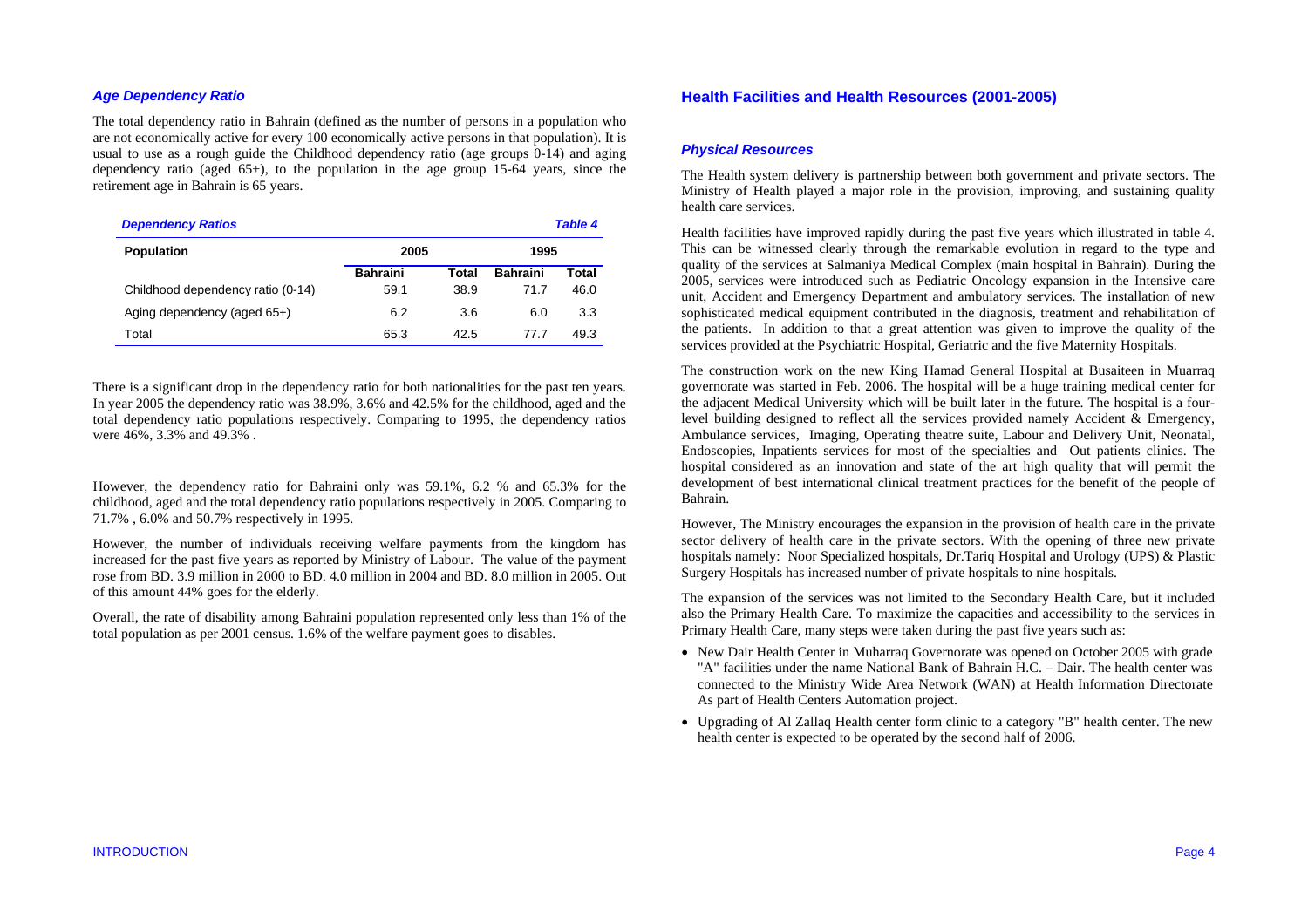- The opening of the new expansion at Budaiya Health Center including adding X-Ray department, New Mother and Child Health Care, upgrading Medical record, pharmacy, laboratory, nursing services and two new consultation room.
- Automatic queuing systems were introduced into the appointment desk, pharmacy and laboratory areas at Jidhafs and Budyia health centers to improve patient management, quality of the services and patients satisfaction.
- Issuing "Health Centers' guidelines & procedures" booklet for distribution to public. It covers all the services provided at the health centers and how to get them.
- In coordination with the Cancer Society and Batelco the directorate started the implementation of "Early detection Brest Cancer National Campaign" by introducing a Mammogram and X-ray films processor systems at 3 health centers: ( National Bank of Bahrain, Naim and Hamad Kanoo health centers ). The rollout to two other health centers will be soon in near future to cover all the governorates.
- Increase number of social workers to 19 at health canters by recruiting of 15 new ones. As well as recruiting 25 school health nurses distributed all over government school with coordination with Ministry of education as part of implantation of school health program..
- To expand patient services delivery, all health centers opened 4 hours evening sessions using patients file.
- Formulation of the primary health care quality improvement committee to improve the overall performance at the health centers.
- Improving postnatal care services by adding three midwives to the nursing section at all health centers

| <b>Health Facilities</b> |   |           |           |           |           |           | <b>Table 5</b> |
|--------------------------|---|-----------|-----------|-----------|-----------|-----------|----------------|
| <b>Description</b>       |   | 2005      | 2004      | 2003      | 2002      | 2001      | 1995           |
| Hospitals                | G | 9         | 9         | 9         | 9         | 9         | 9              |
|                          | P | 9         | 6         | 6         | 6         | 5         | 3              |
| <b>Beds</b>              | G | 1741      | 1,694     | 1,691     | 1,680     | 1,696     | 1,568          |
|                          | P | 292       | 215       | 213       | 244       | 150       | 177            |
| Primary                  | G | 23        | 23        | 23        | 23        | 23        | 22             |
| Health<br>Care           | P |           |           |           |           |           |                |
| Inpatients               | G | 84,167    | 78,356    | 77,710    | 76,624    | 71,756    | 62,141         |
|                          | P | 14,094    | 10,863    | 8,387     | 6,838     | 4,435     | 6,353          |
| Outpatient               | G | 3,953,897 | 3,854,060 | 3,766,526 | 3,674,545 | 3,532,115 | 3,138,859      |
|                          | P | 510,129   | 483,786   | 420,463   | 341,478   | 309,003   | 162,231        |

 *G. = Government- Including Directorate of Health & Social Welfare (Ministry of Interior), P. = Private Health Center Private Primary Health Care is provided through the private companies clinics.* 

From the above table it showed a remarkable increase in the health care facilities especially in private sectors, which nearly doubled from the past five years. In 1995, there were only three private hospitals but the number was tripled by 2005.

## *Financial Resources*

With growing population, health care budgets are coming under mounting strain as the country strives to maintain and improve its services. Financial allocation for medical care has been raised substantially in recent years. But still they are not sufficient for the demands placed upon them.

Nowadays, the major challenge that the Ministry faced is to maintain current health services and strive for health for all. With the continuous increase of public demand on the health care services that has direct impact on the increment on the Ministry's resources (see table 6), the Ministry requires to find alternative sources to bring additional financial resources in order to at least sustain the best quality of health services.

| <b>Financial Resources</b>                                        |       |       |       |       |       | <b>Table 6</b> |
|-------------------------------------------------------------------|-------|-------|-------|-------|-------|----------------|
| <b>Financial data</b>                                             | 2005  | 2004  | 2003  | 2002  | 2001  | 1995           |
| % of allocated budget to MOH<br>from total Government expenditure | 7.0   | 7.4   | 7.5   | 7.2   | 7.7   | 8.6            |
| MoH Budget* (BD. in Million)                                      | 103.1 | 88.4  | 80.6  | 71.0  | 64.4  | 54.9           |
| MoH average recurrent health<br>expenditure/ capita               | 138.1 | 120.9 | 113.8 | 103.1 | 96.6  | 79.3           |
| Average cost per MOH Visits (BD.)                                 |       |       |       |       |       |                |
| Primary outpatients                                               | 4.0   | 3.8   | 3.4   | 3.0   | 2.9   | 2.7            |
| Secondary outpatients                                             | 36.6  | 32.2  | 30.7  | 27.8  | 26.6  | 19.9           |
| Secondary Inpatients (per day)                                    | 146.2 | 129.3 | 122.7 | 112.2 | 106.6 | 79.4           |
| Deliveries (maternity Hosp.)                                      | 343   | 327.8 | 315.5 | 278   | 287   | 412.2          |
| % MOH recurrent expenditure on:                                   |       |       |       |       |       |                |
| Primary & Public Health Care                                      | 22.1  | 22.5  | 22.7  | 22.2  | 21.9  | 21.7           |
| Secondary H.C.                                                    | 56.5  | 58.2  | 58.8  | 59.1  | 60.0  | 55.3           |
| <b>Total Other</b>                                                | 21.4  | 19.3  | 18.5  | 18.7  | 18.1  | 23             |

 *1US\$ = 0.377 BD* 

 *\* Source: Ministry of Finance & National Economy - MOH budget include projects received*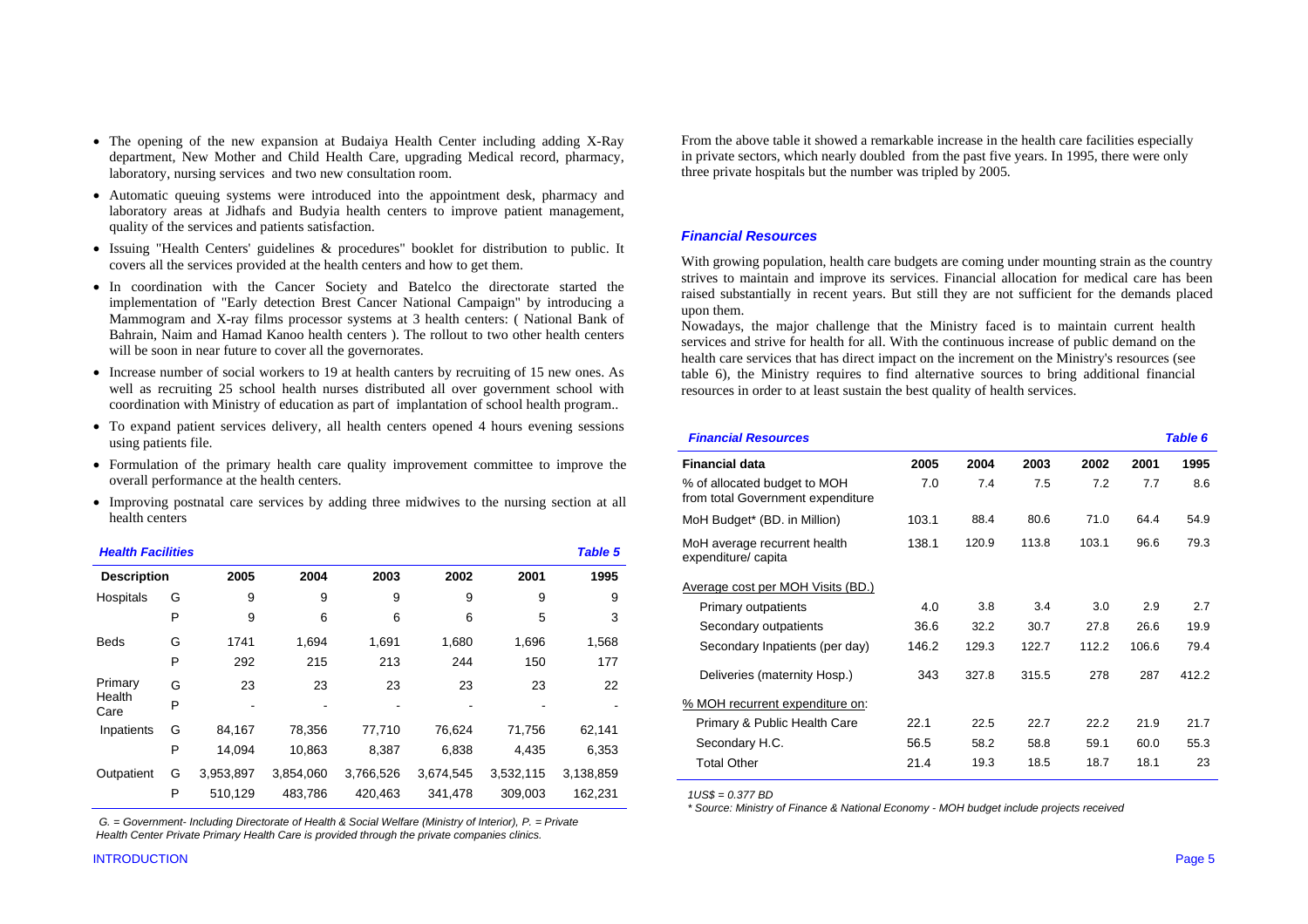The Ministry of Health took all the burden of providing free health care with a budget BD.103.0 million in 2005, approximately 7.0% of the total government expenditure. The Ministry's recurrent expenditure was BD. 100.0 million with an increment of 16.6% from 2004 budget, whereas in 1995 the Ministry's budget was BD. 54.9 million which represented 8.6% as percentage of the total government expenditure. The Ministry's recurrent expenditure was BD. 46.4 million with an increment of -1.7% from previous year.

The Ministry of Health average expenditure per capita has increased from BD. 79.4 (equivalent to U.S \$216 per person) in 1995 to BD. 138.1 (equivalent to U.S.\$ 376.3) in 2005. More than half of the Ministry budget was devoted to Secondary Health Care nearly 56.5% in 2005 and 55.3% for the year 1995. While, only 22.1% of the Ministry's budget was devoted to Primary and Preventive Health Care in 2005 and 23 % in 1995.

The average cost per visits for primary Health care clinics was BD. 4.0 in 2005 with an increase of 48% since 1995 which was BD. 2.7. Same thing was true for the cost of the services per person in the secondary health outpatients' clinics, the increment was 84% comparing to the past ten years, as it was BD. 19.9 in 1995 and BD. 36.6 in 2005. Moreover, the cost of the inpatient per day has also increased from BD. 79.4 to BD. 146.2 in 2005. However, there was a decrease in the average cost of the deliveries by 19%, which was BD.412.2 in 1995 and BD.343 in 2005. (See table 5).

### *Human Resources*

Table 7 below shows the development of the medical resources over the past five years at the national level respectively. During the 1995, per 10,000 populations, there were 10.8 doctors, 1.3 dentists and 25.6 nurses, while these numbers were doubled to 27.2, 4.1, and 52.9 respectively in 2005. The nurse-doctor ratio was 1.9 in 2005 and 2.4 in 1995.



| <b>Human Resources</b>                       |      |      |      |      |      |      |
|----------------------------------------------|------|------|------|------|------|------|
| <b>Indicators</b><br>(per 10,000 Population) | 2005 | 2004 | 2003 | 2002 | 2001 | 1995 |
| Doctors                                      | 27.2 | 22.4 | 18.8 | 18.4 | 16.9 | 10.8 |
| Dentists                                     | 4.1  | 3.7  | 2.7  | 2.4  | 2.2  | 1.3  |
| <b>Nurses</b>                                | 52.9 | 49.5 | 45.8 | 44.4 | 43.7 | 25.6 |
| Nurse per doctors                            | 1.9  | 2.2  | 2.4  | 2.4  | 2.6  | 2.4  |
| <b>Bed</b>                                   | 28.1 | 27.0 | 27.6 | 28.6 | 28.2 | 29.8 |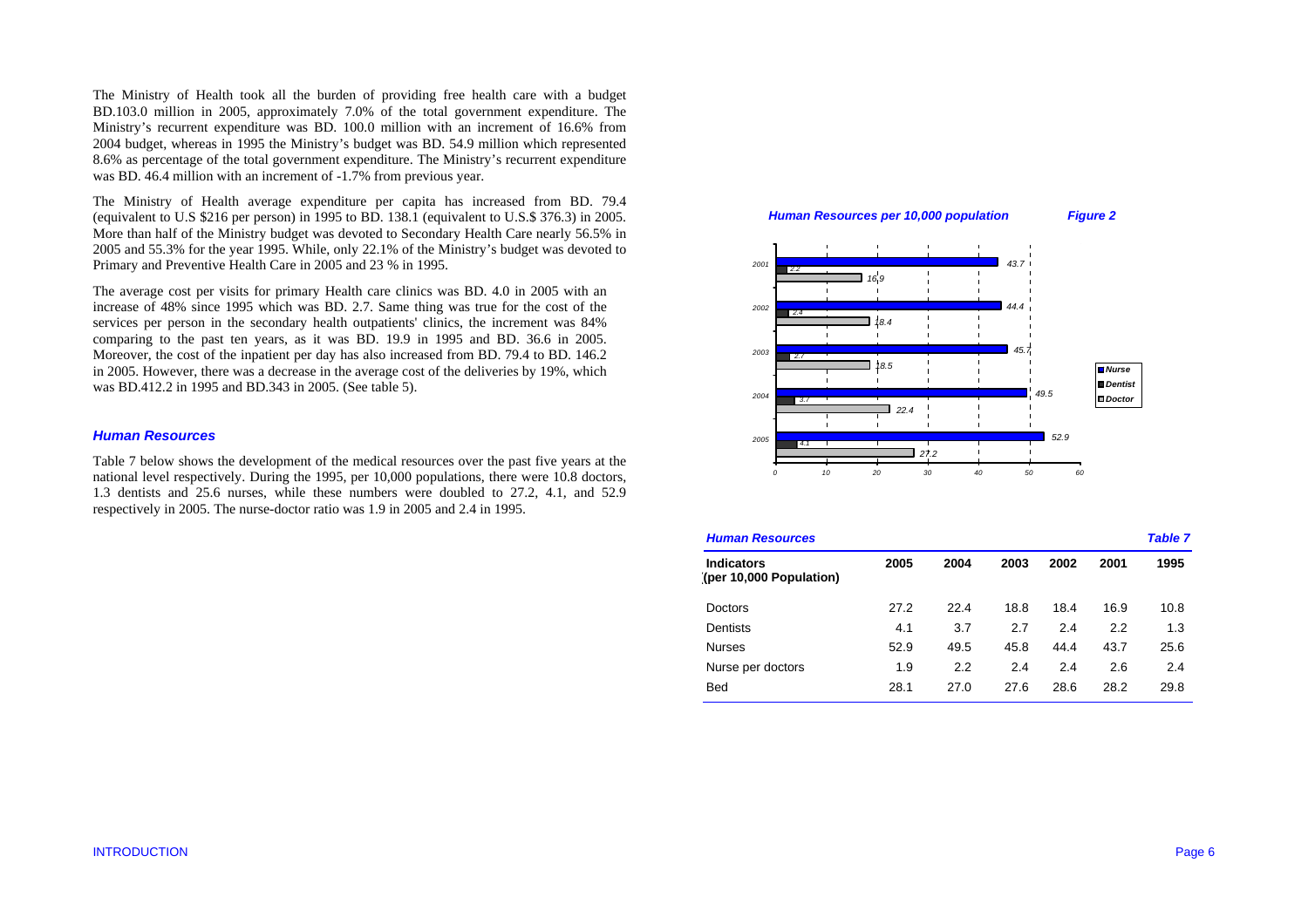## **Health Status of the Community**

The following are selected standard health indicators that reflect Bahrain's improving health status.

## *Child Birth*

Although the birth and fertility rates show a downward trend the volume of births has risen consistently due to the size of childbearing female population. Relevant socio-economic factors affecting childbirths include income, nutrition, and education. Literacy among woman is one of the highest in the Gulf region at 83% (census 2001). It is desirable to improve on woman education in order to improve family health and reduce the incidence of unnecessary premature births, still births and prenatal deaths.

The quality of antenatal care are improved via Mother and Child Health Care services at the Health centers, such as the introduction of ultrasound facilities at MCH units so that abnormalities can be identified earlier thus increasing the chances of survival.

The Ministry give Lots of attention on the quality of antenatal service provided at Mother and Child units at all the Health Centers. A great number of pregnancies have been subject to both primary and secondary care. 99.5% of births are attended by trained medical staff. There was an average of approximately 6 antenatal visits per live births in 2005

Total fertility rates (per woman of age 15-49) were consistent for the past five years at 2.6 in (3.1 for Bahrainis and 2.6 for Non Bahrainis) in 2005.

| <b>Births Statistics</b> |        |        |        |        |        | <b>Table 8</b> |
|--------------------------|--------|--------|--------|--------|--------|----------------|
| <b>Health Indicators</b> | 2005   | 2004   | 2003   | 2002   | 2001   | 1995           |
| Total births*            | 15.235 | 15.039 | 14.674 | 13.659 | 13.555 | 13.144         |
| Total live births        | 15.123 | 14.915 | 14.568 | 13.525 | 13.437 | 13.015         |
| Total deliveries**       | 14.970 | 14.786 | 14.463 | 13.488 | 13.403 | 12.835         |
| Abortion                 | 2.078  | 1.505  | 1.630  | 4.105  | 2.165  | N.aiv.         |

 *\* Reported cases excluding those born abroad. \*\* A delivery may include one or more births* 

#### *Vital Statistics*

Table 9 below shows that most of the vital statistical indicators were relatively constant for the past five years. For example, crude birth rate per 1000 population was 21.1 since 2002 while in 2001 was 20.5. Infant mortality rate per 1000 live births recorded a significant increase in 2004 which was 9.5 comparing to 22.2 in 1995. Infant mortality rate is one of the Ministry of health formed a committee to investigate the main reasons behind this increment and the results will be published separately in a supplementary report.

| <b>Vital Statistics as reported by Public Health Directorate</b><br><b>Table 9</b> |      |       |       |      |      |      |
|------------------------------------------------------------------------------------|------|-------|-------|------|------|------|
| <b>Health Indicators</b>                                                           | 2005 | 2004* | 2003  | 2002 | 2001 | 1995 |
| Crude birth/1000 population                                                        | 20.9 | 21.1  | 21.1  | 20.1 | 20.5 | 22.2 |
| Still birth rates/1000 births                                                      | 7.4  | 8.2   | 7.2   | 9.8  | 8.7  | 9.4  |
| Infant mortality rate/1000 live<br>births                                          | 8.9  | 9.1   | 7.3   | 7.0  | 8.7  | 9.7  |
| Maternal mortality rate/1000<br>live births                                        |      | 0.20  | 0.21  | 0.22 | 0.22 | 0.46 |
| Under 5 yrs mortality/1000<br>live births                                          | 10.9 | 10.8  | 9.5   | 8.9  | 12.1 | 12.1 |
| Premature birth rate/1000 live<br>births                                           | 98.5 | 108.4 | 111.5 | 86.1 | 82.6 | 58,7 |
| Under 5 yrs mortality/1000<br>child $<$ 5 yrs old                                  | 2.7  | 2.6   | 2.2   | 1.9  | 2.7  | 2.4  |
| Total Fertility Rate per woman<br>(Female 15-49)                                   | 2.6  | 2.6   | 2.6   | 2.6  | 2.6  | 2.6  |
| Crude death rate/1000<br>population                                                | 3.1  | 3.1   | 3.1   | 3.0  | 3.0  | 3.0  |
| Life expectancy rate at birth<br>both sex                                          | 74.8 | 73.8  | 73.8  | 73.8 | 73.8 | 71.9 |

 *\* Studies on Infant mortalities were conducted and the data were modified accordingly*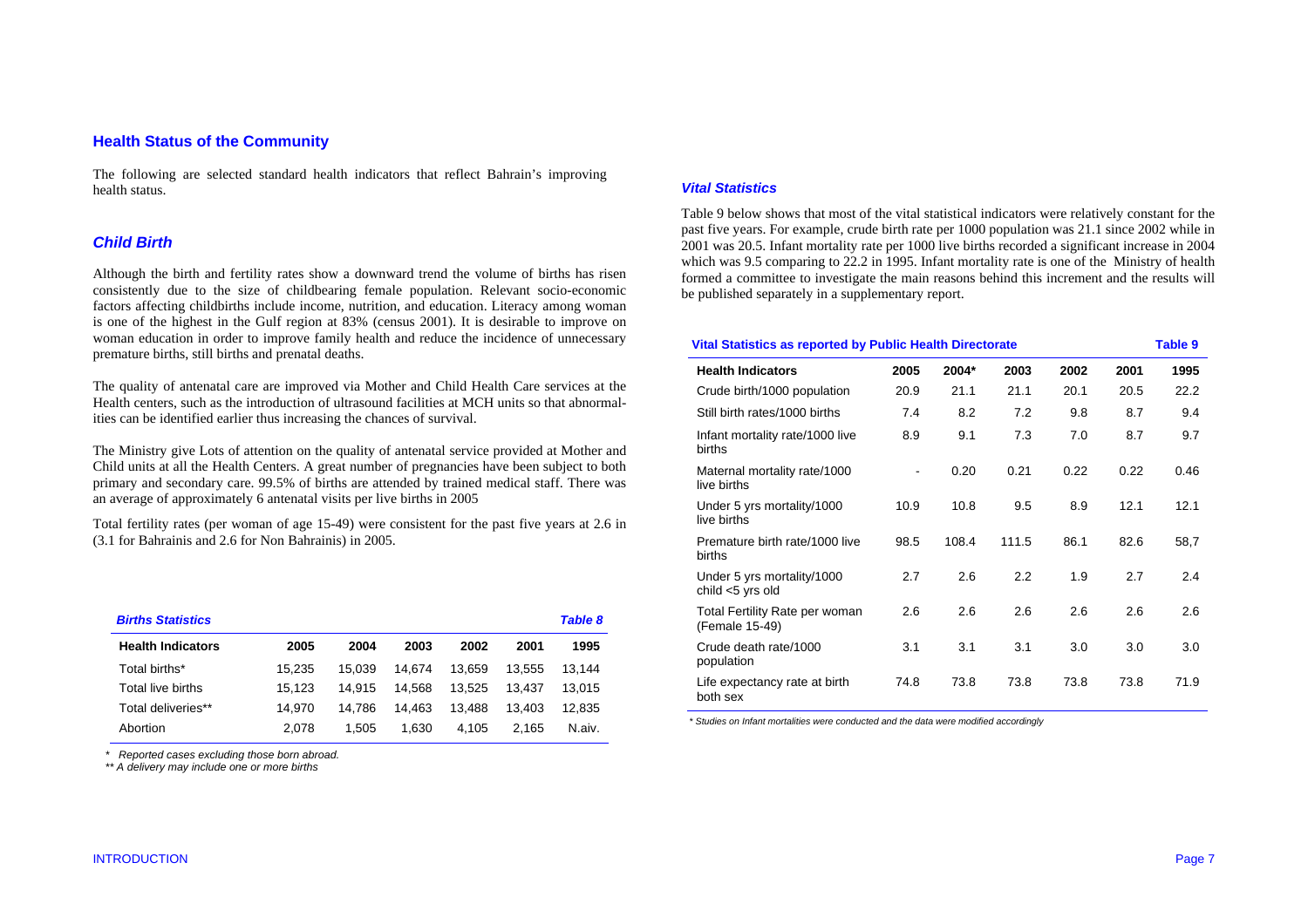## *Pre Term Births*

There seems to have been a rise in the number of premature births (birth occurring earlier than 37 completed weeks of gestation). The trend of the premature birth is tending to go upward see figure 3 above. A team was formed in conjunction with the Pediatric department to study this issue thoroughly and submit a scientific justifications and a proposed solution. The real concern not only because of the implied increase in death and disability but also because of the enormous costs involved in care of premature infants.



"Infants born prematurely have an increased risk of death in the first year of life. More than half of the born before six months gestation die within weeks of births; prematurely account for nearly a quarter of all deaths in the first month of life. (By Warren King**,** *Seattle Times medical reporter*). They are also at a greater risk for developing serious health problems such as: cerebral palsy, mental retardation, chronic lung disease, blindness or deafness.

Although there are several known risk factors for prematurely (see below), nearly half of all premature births have no known cause. When conditions permit, doctors may attempt to stop premature labor, so that the pregnancy can have a chance to continue to full term, thereby increasing the baby's chances of health and survival. However, there is currently no reliable means to stop or prevent preterm labor in all cases. Listed below are some examples of known factors related to premature births:

- •A woman's previous history of preterm birth, or pregnancies that ended in miscarriage.
- • Multiple pregnancies (twins, triplets, etc.) are at a higher risk for premature birth. Uterine or cervical abnormalities.
- •Certain chronic disease such as high blood pressure, kidney disease and diabetes.
- •Infections of the cervix, uterus or urinary tract. Certain STDs, Beta Strep.
- •Substance abuse of tobacco, alcohol and other drugs.
- • Women who have tried to conceive for more than a year before getting pregnant are at a higher risk for premature birth. A recent study done by Dr. Olga Basso of the University of Arhus in Denmark and Dr. Donna Baird of the U.S. National Institute of Environmental Health Sciences suggests that women who had difficulty conceiving were about 40% higher risk of preterm birth than those who had conceived easily.
- •Women under 18 or over 35 are at a higher risk for premature birth.

Medium Projections of mean life expectancy rate at birth for both males and females was 74.8 years in 2005, 72.1 for male and 77.3 for female. Comparing to 1995, it was 72.9 for sex, 72.1 for male and 75.3 for female respectively. This is a substantial achievement as the Global indicator No.10 stated that [the averaged life expectancy rate at birth should be 62 years].

#### *Infant Mortality*

Infant mortality (IM) is the number of newborns dying under a year of age. In past times, infant mortality claimed a considerable percentage of children born, but the rates have significantly declined in modern times, mainly due to improvements in basic health care, though high technology medical advances have also helped. Infant mortality rate is commonly included as a part of standard of living evaluations in economics (refers to the quality and quantity of goods and services available to people and the way these services and goods are distributed within a population).

Depending on the time of death, infant death can be classified as neonatal death (i.e., death during the first 4 weeks of life) and Post-neonatal death (i.e., death after the first 4 weeks but within one year of life). Neonatal death can be further classified into early neonatal death (i.e., death during the first week of life) and late neonatal death (i.e., death during the 2nd to the 4th week of life).

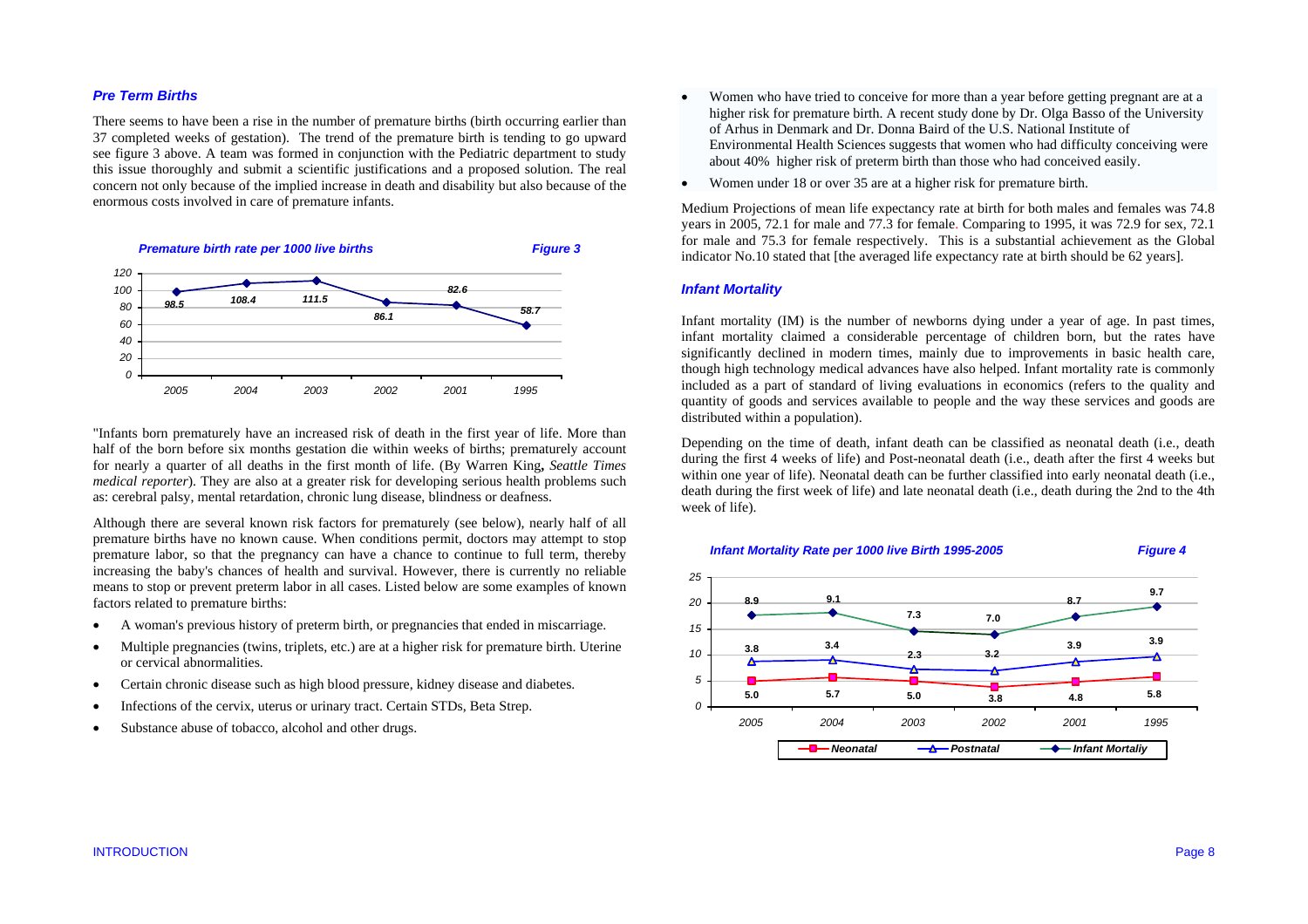As described previously, the infant mortality rate (IMR) can be partitioned into two components: Neonatal mortality (i.e., death during the first four weeks of life) and Postneonatal mortality (i.e., death after the first four weeks but within the first year of life). Neonatal mortality is usually associated with prenatal factors, including low birth weight/ prematurely and severe congenital anomalies.

Post-neonatal mortality, however, is often associated with factors after birth, including lack of breastfeeding and malnutrition (which predispose the infants to infection), smoking in the household, and injuries. Figure 4 show that, neonatal mortality in Bahrain had already started to increase in 2003. However, this increase was partially masked by the decline in Postneonatal

Figure 5 show that in 2003The Kingdom of Bahrain was the lowest infant mortality rates among the GCC countries as per recent available data.



 *"Vital Health Indicators - 2003", Executive Office of the Health Ministers Council for GCC, 9th edition.* 

#### *Nutritional Status of Children*

Birth weight is an indicator of the health and nutritional status of mothers, as well as a prediction of infant health and development. In Bahrain, the percentage of newborns with birth weight at least 2.5 kg. has remained relatively constant for the past five years at 92.2%, 91.8%, 90.0%, 90.4% and 90.3% for the years 2005, 2004, 2003, 2002, and 2001 respectively. In addition to that, the percentage of children below five years with weight-for-age values corresponding to acceptable standard reference values has significantly increased since the early Nineties from 77% to remain relatively stable around (92+ .5%) for the past five years.

## *Mortality*

In 2005, there were 2,222 deaths reported by Public Health Directorate as compared to 1,786 in 1995. Most of the reported deaths occurred in the hospitals (47% deaths occurred at Salmaniya Medical Complex). The crude death rate continues to be very low and nearly constant (3.0 per 1000 population) since 1995. In 2005, 31% of the deaths were among elderly age 75+ years old. Most deaths by gender recorded in Bahrain were among male 59.7% rather than female.

Diseases of the circulatory system (cardiovascular diseases) constitute the highest single cause of mortality in Bahrain representing 69.9 per 100,000 populations, accounting for more than 22% of total deaths at Salmaniya Medical Complex. The rate of deaths from circulatory diseases distributed by gender showed that 60.6 per 100,000 male and 59.1 per 100,000 female population in total.

The known risk factors for CVD such as smoking, and raised blood cholesterol, and the risk makers such as lack of physical activity, obesity, and alcohol consumption are expected to have increased in Bahrain over the last two decades. In addition to that, the continuing rises in the incidence of the cardiovascular in association with the rise in the size of the population over sixty five years of age who represent nearly 2.5% of the total population.

Deaths from Symptoms, signs and abnormal clinical and laboratory findings not elsewhere classified (Ill defined) was the second cause of deaths (59.2 per 100,000 population) with an increase of 56.5 from last year which is nearly 19.6% of the total deaths.

Neoplasm or Cancer is the third most common cause of death in Bahrain accounting for about 12% of total deaths with a decline of -0.9% from 2004. However, out of these deaths there were 46.8 deaths every 100,000 female populations, in contrast of 31.9 deaths per 100,000 males. Deaths due to Malignant Neoplasems of bronchus were the highest, followed by breast cancer deaths among females. The great majority of deaths (61.6%) from Cancer were in age group over 60 years.

Deaths from endocrine, nutritional & metabolic disorders in 2005, an increment of 12% from previous year, while Injuries and poisoning stand as the fifth cause of death 28.3 (per 100,000 population). Out of these, 45% was due to traffic accidents and more than 20% was due to intentional self-harm by hanging. Other major causes of death were due to diseases of respiratory system; infectious and parasitic; genitourinary diseases; and diseases of the digestive system. (see table 10).

One of the recommendations of the World Health 2003 Report "Reducing Risks report" was that "countries should give top priority to developing effective, committed policies for the prevention of globally increasing high risks to health." The main risk factors as defined by WHO are high blood pressure and high blood cholesterol are closely related to excessive consumption of fatty, sugary and salty foods. They become even more lethal when combined with the deadly forces of tobacco and excessive alcohol consumption and unsafe sex in connection with HIV/AIDS.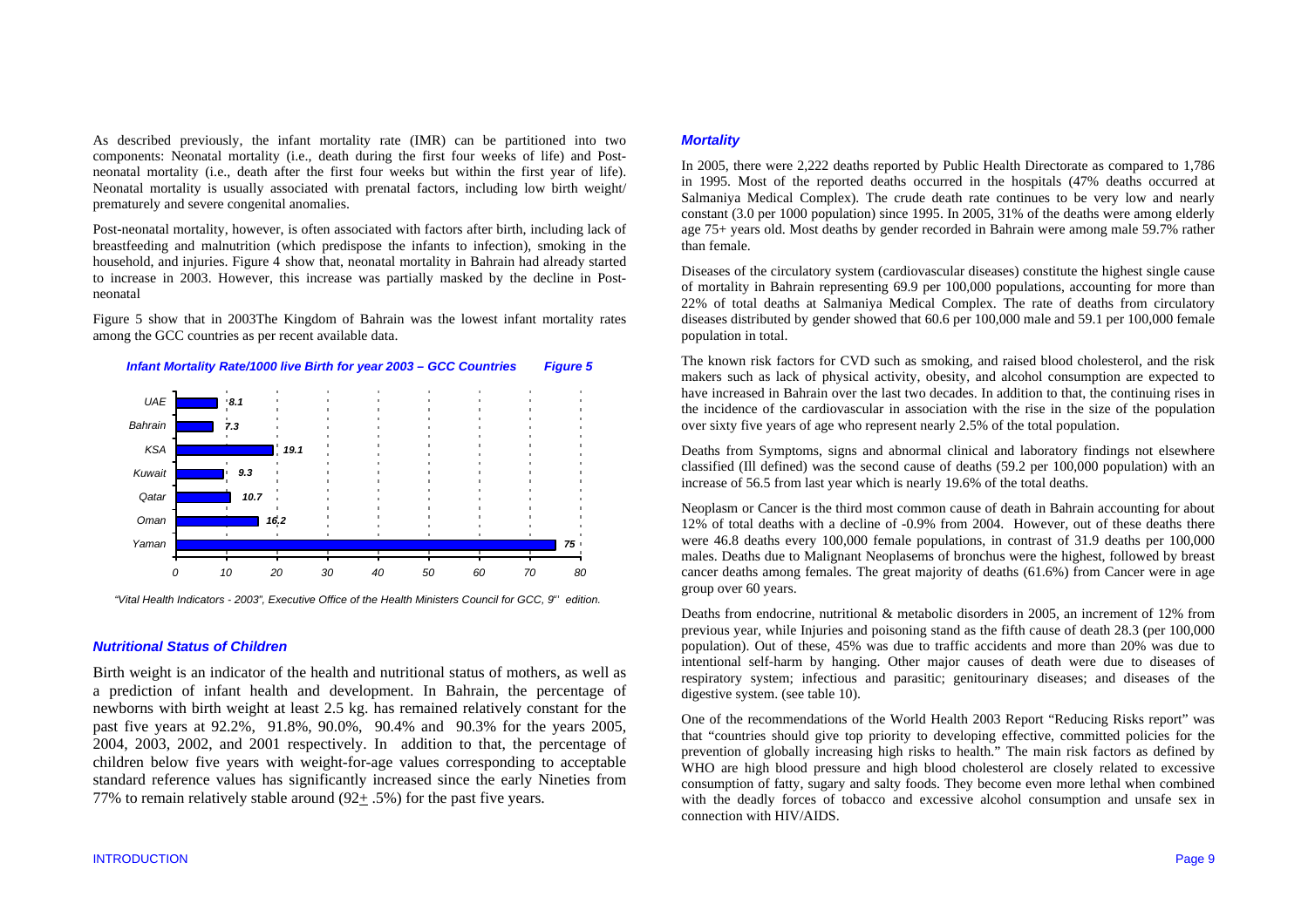| <b>Top Leading Causes of Death</b>                                                |      |      |      |      | <b>Table 10</b> |
|-----------------------------------------------------------------------------------|------|------|------|------|-----------------|
| <b>Causes of Death</b><br>(rates per 100,000 Population)                          | 2005 | 2004 | 2003 | 2002 | 2001            |
| Diseases of Circulatory System                                                    | 59.9 | 69.0 | 86.6 | 86.5 | 86.3            |
| Symptoms, signs and Abnormal Clinical &<br>Lab. Findings not Elsewhere Classified | 59.2 | 61.5 | 39.3 | 45.2 | 49.6            |
| Neoplasm                                                                          | 36.8 | 37.2 | 39.3 | 41.4 | 36.9            |
| Endocrine, Nutritional & Metabolic Disorder                                       | 32.2 | 28.7 | 24.2 | 28.1 | 24.9            |
| Injuries & Poisoning                                                              | 28.3 | 28.1 | 26.5 | 26.5 | 28.1            |
| <b>Respiratory System</b>                                                         | 19.7 | 17.7 | 20.7 | 18.0 | 16.2            |
| Certain Infectious & Parasitic Diseases                                           | 13.0 | 11.2 | 11.9 | 10.1 | 7.5             |
| <b>Genitourinary System</b>                                                       | 12.6 | 12.0 | 11.0 | 7.6  | 8.2             |
| Digestive System                                                                  | 9.0  | 9.6  | 13.8 | 10.4 | 9.6             |
| Certain Condition Originating in the perinatal<br>period                          | 8.6  | 12.0 | 7.3  | 6.2  | 7.8             |

| Discharges from Salmaniya Medical Complex <sup>1</sup> (Top Ten Morbidity) |        |         |         |         |         |  |  |
|----------------------------------------------------------------------------|--------|---------|---------|---------|---------|--|--|
| <b>Morbidity</b><br>(rates per 100,000 Population)                         | 2005   | 2004    | 2003    | 2002    | 2001    |  |  |
| Complication pregnancy,<br>childbirth & puerperium $(15-44)^2$             | 5786.6 | 6.002.6 | 6.231.7 | 6.226.4 | 6,132.1 |  |  |
| Spontaneous abortion                                                       | 815.4  | 885.5   | 895.0   | 1.017.4 | 1,057.2 |  |  |
| Hereditary anemia                                                          | 456.8  | 414.3   | 363.8   | 277.5   | 227.2   |  |  |
| Neoplasm                                                                   | 217.2  | 221.4   | 220.3   | 237.9   | 241.5   |  |  |
| Ischemic heart disease                                                     | 174.4  | 172.7   | 165.4   | 159.5   | 148.6   |  |  |
| <b>Diabetes</b>                                                            | 192.6  | 106.6   | 107.2   | 85.4    | 88.6    |  |  |
| Asthma                                                                     | 61.5   | 62.4    | 56.6    | 66.1    | 61.1    |  |  |
| Acute respiratory infection                                                | 26.8   | 23.9    | 30.9    | 43.7    | 41.7    |  |  |

*1 Rates per 100,000 populations* 

 *2 Rates per 100,000 females age 15-44 yrs*

It was noticeable that there were more female discharges per 100,000 females due to Asthma (74.1), Neoplasm (286.8) and Acute Respiratory Infection (30.2), comparing to more discharges per 100,000 male due to Diabetes (494.8), Ischaemic Heart Diseases (205.9).

#### *Morbidity*

The health problems of Bahrain are those generally found in countries passing through the stage of transition from developing to developed nations. Communicable diseases are declining as the major causes of mortality and morbidity. They are being replaced by noncommunicable ones such as cardiovascular diseases, cancer, metabolic diseases, congenital anomalies and accidents. The main causes of hospital admissions, based on the statistics of Salmaniya Medical Complex are illustrated in table 11.

Spontaneous abortion/miscarriages were the most common complication in pregnancies throughout the world. The SMC data showed that most of the listed morbidity has risen for over the past five years. This may highlight that more attention should be given to the environmental risks, community lifestyle, anti smoking campaigns, and health education and practices.

#### *Immunization*

Due to an efficient Expanded Program on Immunization (EPI) and high immunization coverage more than 98%, childhood communicable diseases have been almost eradicated in Bahrain. According to the World Health Organization (WHO) Immunization Schedule, Measles vaccine as single antigen dose1 and MMR as dose2 were replaced by MMR1 given to children at one year of age MMR2 at 4-6 years of age since 1999. (See table 12)

The EPI team coordinates with the Ministry of Education to carry out the immunization activities on the schools children at all levels for both government & private under the umbrella of school health program.

| <b>Immunization Coverage Percentage</b> |      |      |      |      | Table 12 |
|-----------------------------------------|------|------|------|------|----------|
| <b>Immunization Against</b>             | 2005 | 2004 | 2003 | 2002 | 2001     |
| DPT                                     | 98.2 | 97.7 | 97.3 | 98   | 99       |
| Mumps, Measles, Rubella (MMR1)          | 100  | 99.0 | 100  | 100  | 97       |
| Mumps, Measles, Rubella (MMR2)          | 99.1 | 100  | 99.5 | 97   | 99       |
| Poliomyelitis                           | 98.1 | 97.7 | 97.3 | 98   | 99       |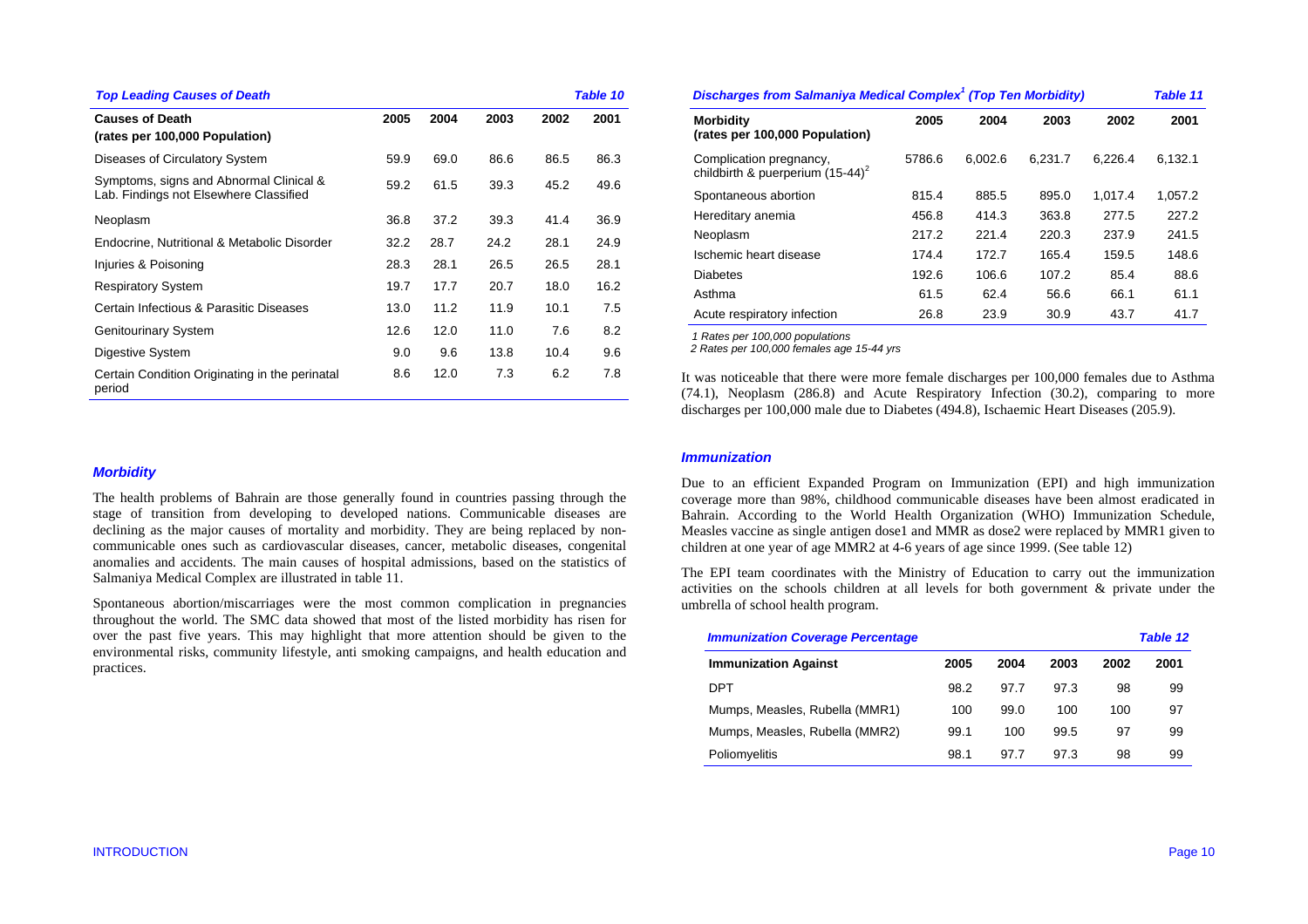### *Communicable Diseases*

Bahrain made remarkable achievements in eradicating most of the communicable diseases for the past decade, there were no cases reported of the Diphtheria, Whooping Cough, Neonatal Tetanus, Haemophilus meningitis and Poliomyelitis. Nevertheless, table 13 below shows that there were some variations in the rates trend of some of communicable diseases for the past five years. Although there was a marked rise in Gonococcal Infection (36.4/100,000 in 2001 to 70.8/100,000 in 2003), Syphilis incidence showed that there was a continuous rise to reach 237 cases (32.7/100,000) in 2005 from 149 cases (22.8/100,000) in 2001. However, the sudden drops in the numbers of reported cases of Gonococcal Infection since 2004; was due to patients visited private clinics and cured without taking any laboratory sample for further conformation of the disease. These patients were reported under "Other Sexual Transmitted Diseases – STD" with total of 458 cases in 2004 and 433 in 2005.

Furthermore, these were a substantial increase in number of cases in Pulmonary TB 171 there was also a decrease in the number of Malaria (P.vivax) cases from 57 cases (7.9/100,000) in 2005 as compared to 81 cases (11.5/100,000) in 2004. There was a decrease also of the Viral Hepatitis cases to reach 33.0/100,000 in 2005 from 64.1/100,000 in 2004. Most of the sexual transmission diseases cases were increased lately due to unsafe relations and among age group (15-24) years old.

| <b>Communicable Diseases Rates (Reported New Cases)</b> |   |      |      |           |           | Table 13  |  |
|---------------------------------------------------------|---|------|------|-----------|-----------|-----------|--|
| <b>Disease</b><br>(rates per 100,000 Population)        |   | 2005 | 2004 | 2003      | 2002      | 2001      |  |
| Pulmonary TB                                            |   | 23.6 | 17.8 | 19.1      | 19.0      | 16.8      |  |
| Gonococcal Infection                                    |   | 29.3 | 32.9 | 70.8      | 62.0      | 36.4      |  |
| Syphilis                                                |   | 32.7 | 27.0 | 35.1      | 36.9      | 22.8      |  |
| Other Sexual Transmitted Diseases                       |   | 59.8 | 64.8 | <b>NA</b> | <b>NA</b> | <b>NA</b> |  |
| <b>Viral Hepatitis</b>                                  |   |      |      |           |           |           |  |
|                                                         | A | 26.1 | 34.8 | 34.2      | 30.6      | 27.3      |  |
|                                                         | в | 3.7  | 4.9  | 3.0       | 2.7       | 3.2       |  |
|                                                         | C | 0.6  | 1.6  | 2.0       |           |           |  |
|                                                         | E | 2.6  | 4.8  | 3.2       | 3.0       | 6.3       |  |
| Malaria (P. vivax)                                      |   | 7.9  | 11.5 | 8.0       | 4.5       | 7.0       |  |

#### *Mental Health*

Today, mental illnesses have become an increasingly universal problem in their distribution due to the rapid changes in our socio-economic status, education and life style. Although Bahrain is a considerably small country, it has its own share of the problem in terms of frequencies distribution of socio-demographic characteristics, patterns trends and their relationship. A Simple analysis was conducted on the data of inpatients at the Psychiatric Hospital over the past five years. The Psychiatric hospital is the only hospital in the country, which provides mental health care through the following services:

- ⇒Outpatient Department
- ⇒Inpatients Facilities for short term, medium and long stay
- ⇒Drug & Alcohol Rehabilitation Unit
- ⇒Psycho geriatric Unit
- ⇒Community services and day care center
- ⇒Liaison services.
- ⇒Child and adolescent Services
- ⇒Al Farabi Rehabilitation Unit (For Long stay)
- ⇒ Psychology Facilities provide behavioral Counseling and other kind of psychotherapies.
- ⇒ Social Work department

Researches showed that there is an increase in mental disorder patients due to the population increase and the difficulties in coping with changes in the new world of technologies. Also the services have become more accessible. These changes have a direct impact on the need to expand the services provided by opening new specialized clinics to help patients. New clinics for obsessive-compulsive disorders, anxiety disorders and sexual dysfunction have been established as well as day treatment centre for preschool children and Consultation Liaison Psychiatry.

| <b>Summary Statistics 2001-2005</b> |        |        | <b>Table 14</b> |  |
|-------------------------------------|--------|--------|-----------------|--|
| <b>Indicators</b>                   | 2005   | 2004   | 2003            |  |
| In-patients                         | 1.117  | 1.197  | 1,156           |  |
| <b>Discharges</b>                   | 1,159  | 1,152  | 1,149           |  |
| <b>Total Patient Day</b>            | 93,472 | 92,438 | 79,523          |  |
| Average Length of Stay              | 80.6   | 65.2   | 69.2            |  |
| <b>Total Number of Beds</b>         | 204    | 204    | 201             |  |
| <b>Bed Occupancy Rate</b>           | 5.7    | 5.6    | 5.7             |  |